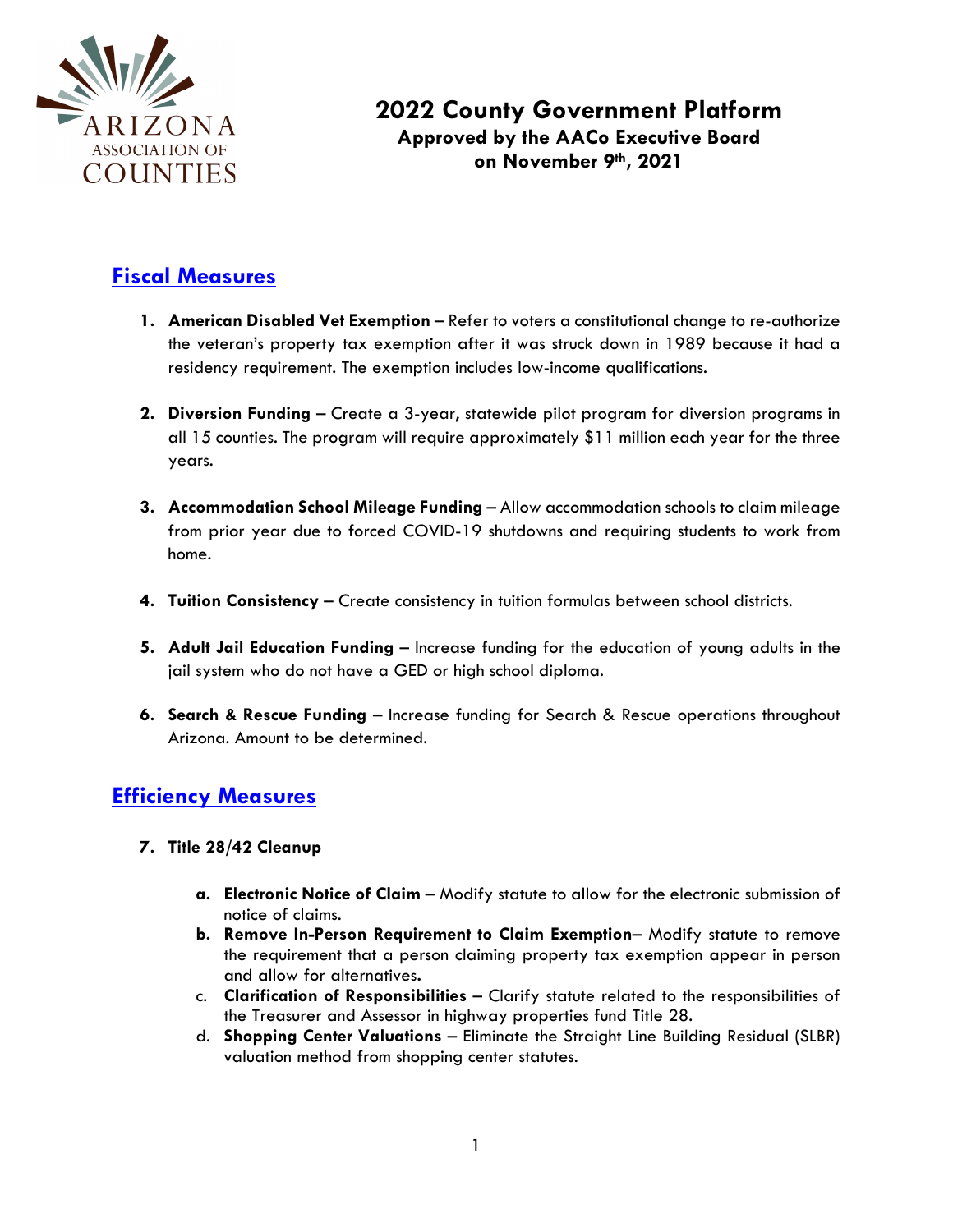- **8. Election Omnibus**
	- **a. General Cleanup**  Various clarifications to election statute.
	- **b. Date Change (180 to 210)**  Modify dates that conflict with current candidate filing dates.
	- **c. Equal Signatures**  Allow all filing offices to utilize the electronic signature filing system.
	- **d. Write In Candidates**  Align the filing deadline for all write-in candidates.
	- **e. Address Confidentiality Program Cleanup**  Clarify the procedure for processing participants in the program.
	- **f. Confidentiality Notices**  Update statute related to public records redaction to streamline process.
	- **g. ERIC Notices**  Allow counties to use ERIC reports as a first notice that a person has moved.
- **9. Title 11 Cleanup**
	- **a. Certified Copies**  Strike "copies of the original" from the recordable documents.
	- **b. Lien Release Fees**  Clarify that there are no lien filing charges related to restitution, racketeering and child support.
- **10. Early Voting Open Weekend Prior** Allow early voting centers to remain open for three days before the election.
- **11. Third Party Disclosure** Require any external organization that mails or emails official documentation or applications from the County Recorder or Secretary of State that assists with voter registration, requesting an absentee ballot, or other election processes to include a disclosure that indicates they are not a representative of that government agency.
- **12. Lien Expiration Cleanup** Modify statute related to the tax lien expiration process to streamline the process, eliminate the uncertainty of the last-minute notice of intent to foreclose and ensure that no lien can live more than 10 years.
- **13. School District Fiscal Review**  Require school districts to submit their plans to correct fiscal management issues to the County Treasurer and County School Superintendent for review.
- **14. Gross Mismanagement Definition** Create a definition of "fiscal mismanagement" in statute.
- **15. Rule B Residential Exception** Clarify that a change in property class (3 to 4 or vice versa) is not a change in use and thus a reassessment is not triggered.
- **16. Short Term Rental Tax Parity** Create equity between short-term vacation rental properties and hotels in terms of how they are classified and valued.